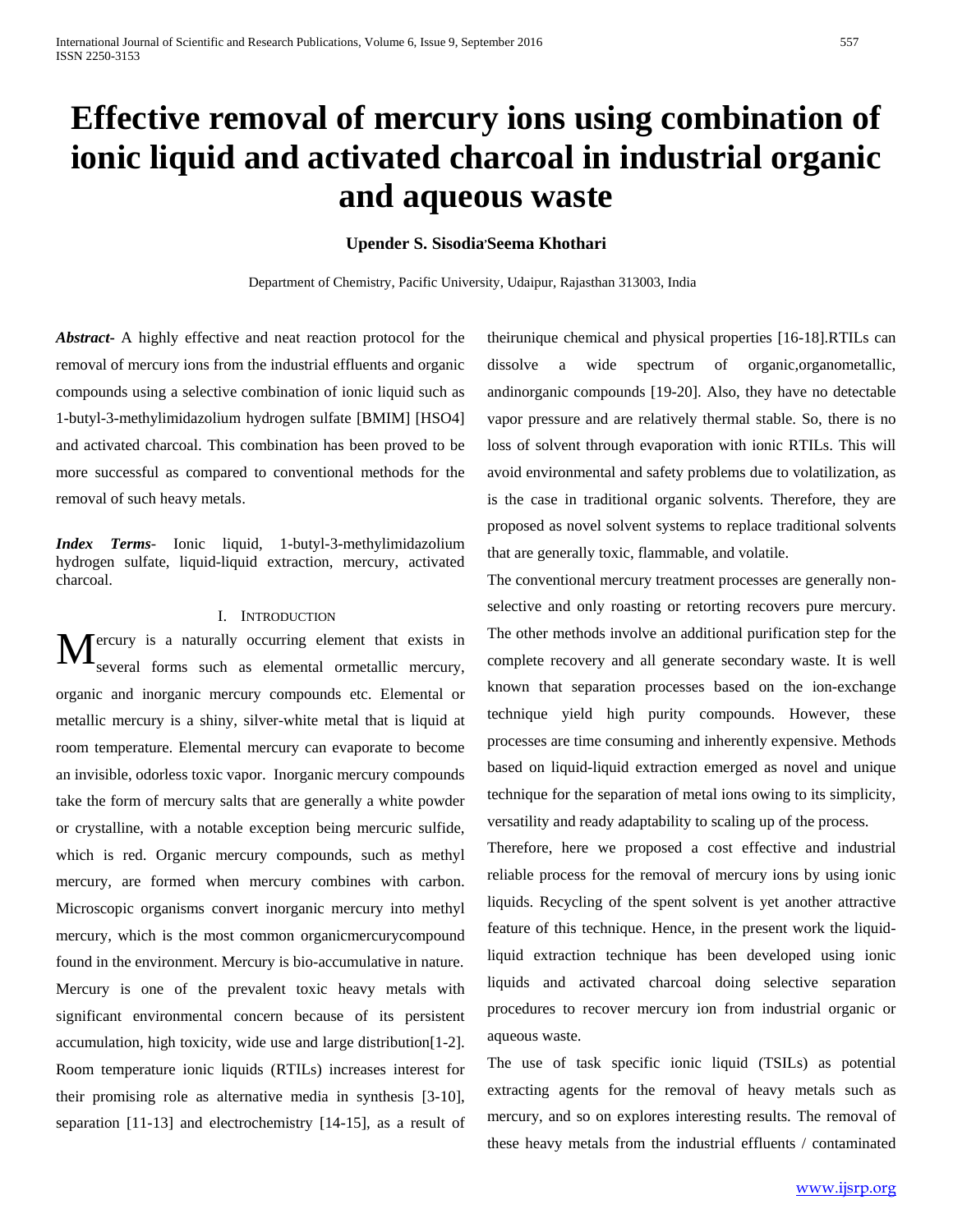water bodies usingthese ionic liquids has been proved to be more successful than conventional methods such asprecipitation, cementation, reverse osmosis, ion exchange and adsorption [21- 23]. Therefore, in this present work, we have attempted to remove heavy metals such as mercury ion form their effluents using synthesized acidic ionic liquids with the combination of activated charcoal.

#### II. MATERIALS AND METHOD

Synthesized compounds were analyzed by highly advanced spectroscopic and analytical techniques such as NMR and MASS. 1H-NMR and 13C-NMR were determined in CDCL3 solution on ZEOL 400MHz spectrometer. Elemental analysis was carried out on Elemental Vario EL-III Carlo Erba 1108 Model.

## **A.***Synthesis of Ionic liquid:3-butyl-1-methyl-1H-imidazol-3-ium bromide [BMIM] [Br]*

To the stirring solution of compound 1a (50g, 0.609 mol) was added drop wise compound 1b (83.33g,0.6699 mol).Reaction mixture was stirred at 80 °C for 12h. Completion of reaction on TLC, light yellow viscous reaction mass was obtained as desired [BMIM] [Br]. Into this reaction mixture toluene was added and stirred again for 30 minutes. Layer was separated and lower layer was distilled under high vacuum at 90-100°C. Desired product was isolated as crude. Crude was crystallized by ethyl acetate and then evaporates a white solid obtained with 92% yield.

**B.***Synthesis of 3-butyl-1-methyl-1H-imidazol-3-*

#### *iumhydrogensulfate [BMIM] [HSO4]*

Anion-exchange- To the stirring solution of compound [BMIM] [Br] (15g, 0.059mol) add water 22gm than added lot wise Sodium bisulfate (7.56g, 0.63 mol). Reaction mixture was stirred for 12h. Reaction mass distilled out at 70-75°C under reduces pressure at 550mmHg. Add dichloromethane 20gm into the crude mass. Stir for 1hrs than filter by watmaan filter paper. Filtrated complete distilled out at 60-65°C without vacuum. Light yellow liquids obtained pH acidic. The purity of final product was characterized with 1H NMR, 13C NMR, (Figure 1). The yield was about 95%.



**Figure1.** Preparation of Ionic liquid [BMIM] [HSO4]

# **C.***Procedure for the removal of mercury (Hg) ion*

#### Monophasic System

Experiments were carried out in reaction flask by adding 10% w/w ionic liquid [BMIM] [HSO4] and 1% w/w activated charcoal in organic solution containing concentration of mercury ions around 500 to 800ppm. Stir for 1hrs at 25 to 30°C followed by filtration on celite and whatman filter paper. Concentrations of mercury ions were found to be 10 to 15ppm in filtrate. The mercury concentrations were determined using inductively coupled plasma / Mass spectrometry (ICP/MS) iCAP 6000 series Thermo scientific.

#### Biphasic System

Experiments were performed by ionic liquid in dichloromethane and an aqueous solution of metal ion, stirred the above solution for 2hrs followed by layer separation. Here liquid/liquid extraction was carried out by specific volumes of ionic liquid and mercury solution with known concentration, kept under stirring at constant temperature. The mercury concentrations in the aqueous phase were determined before and after extraction, by using Inductively Coupled Plasma / Mass Spectrometry (ICP/MS) ICAP 6000 series Thermo scientific instrument.

Extraction efficiencies (E) were calculated by

$$
E(\%) = \frac{(C_i)a_q - (C_f)a_q}{(C_i)_{a_q}} \quad X \quad 100
$$

where (Ci)aq and (Cf)aq are the concentration of H(II) ions in aqueous phase before and after extraction.

 $1mg/L=1ppm$ 1ppm=1000ppb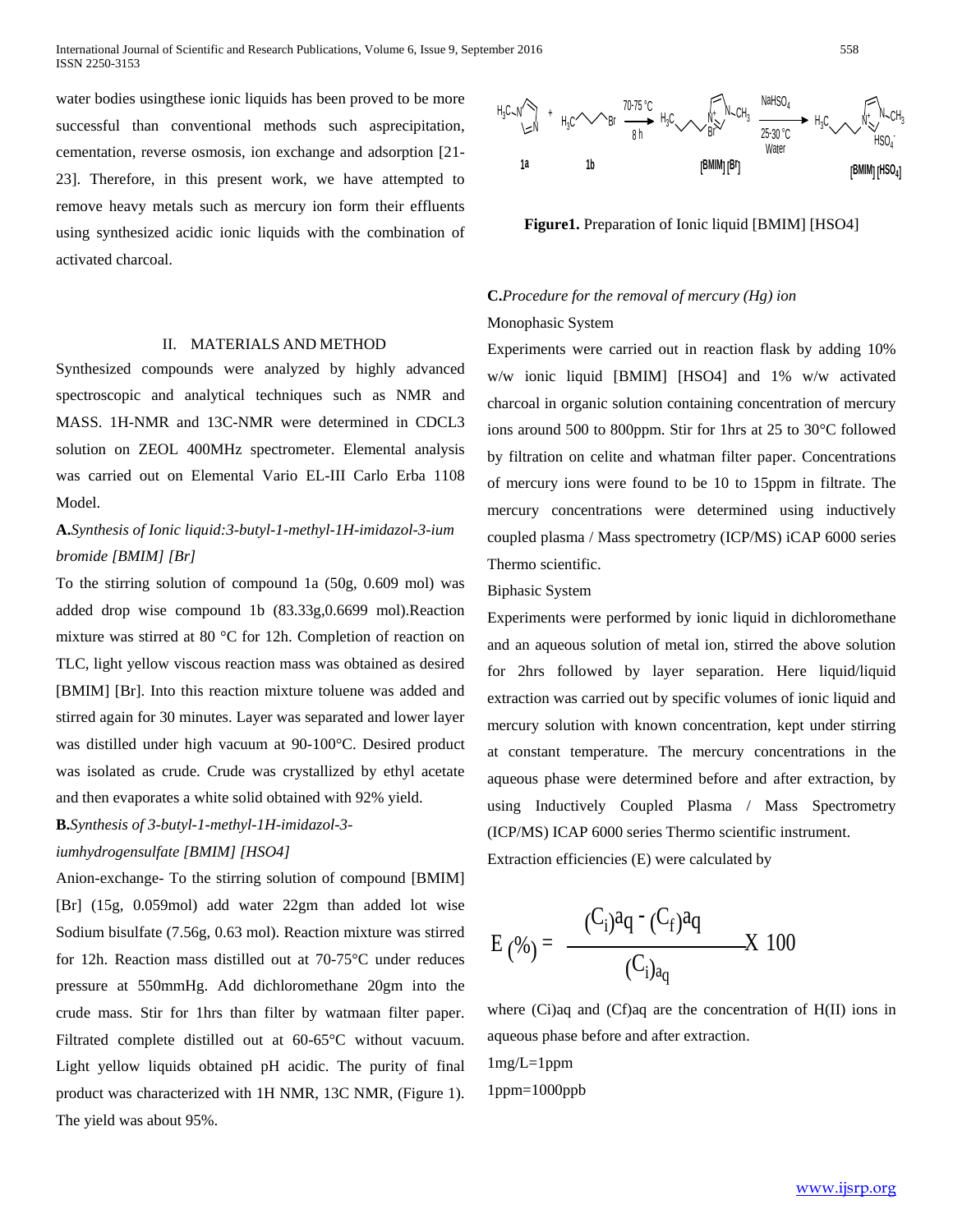#### III. RESULTS AND DISCUSION

There is different process conditions were carried out and to obtain best conditions for maximum remove mercury ions Hg (II) in monophasic and biphasic system. Experiments are conducted to find the effect of:

- Ionic liquid concentration;
- Effect of pH;
- Effect of Temperature;
- **Effect of Contact Time**
- Strength of IL in monophasic and biphasic system

#### *IONIC LIQUID CONCENTRATION*

To find out the role of the ionic liquid as a simple medium or as an active partner in a molecular interaction, a series of experiments were carried out by varying amount of the ionic liquid in w/w percentage w.r.t to reaction volume at constant mercury concentration of 4000ppb and at a temperature of 25°C or 950 rpm stirring speed for time 1hr. The results were shown in (Figure 2) which shows that the extraction strength of Hg (II) increases powerfully with increase in the concentration of ionic liquid in the range of 1 to 10 % w/w and after the max concentration 10% w/w there were no significant increase was acquired.



**Figure 2.** Effect of ionic liquid concentration at constant Hg (II) concentration of 4000ppb and Temp. 25°C, time=1hrs,950rpm starring speed.

#### *EFFECT OF pH IN EXTRACTION OF MERCURY*

Different experiment were carried out with different pH in range of 2 to 10 by using hydrochloric acid or sodium hydroxide solution, at constant strength of ionic liquid, Hg(II), temperature, time or 950rpm stirring speed and then it was observed that extraction of mercury increases with decrease in the acidity and was found to be maximum in the range pH 5 to 6 as shown in (Figure 3).



Figure 3. Effect of initial pH of aqueous solution on the extraction efficiencies of Hg(II)

#### *EFFECT OF TEMPERATURE AND CONTACT TIME ON EXTRACTION*

Various experiments were carried by varying temperature and contact time and it was found that a minimum of 40 to 60 min of stirring and a temperature of 25 to 30°C is needed for maximum extraction of mercury (II). The elongated stirring has no progressive effect on the extraction of Hg(II).

#### *STRENGHT OF IONIC LIQUID IN MONOPHASIC AND BIPHASIC SYSTUM*

To find out the efficiency of ionic liquid in monophasic and biphasic system different experiment were carried out at constant temperature 25°C and contact time 1hrs on different strength of Hg(II) ions in monophasic and biphasic system with constant volume of ionic liquid (10% w/w) and it was observed that in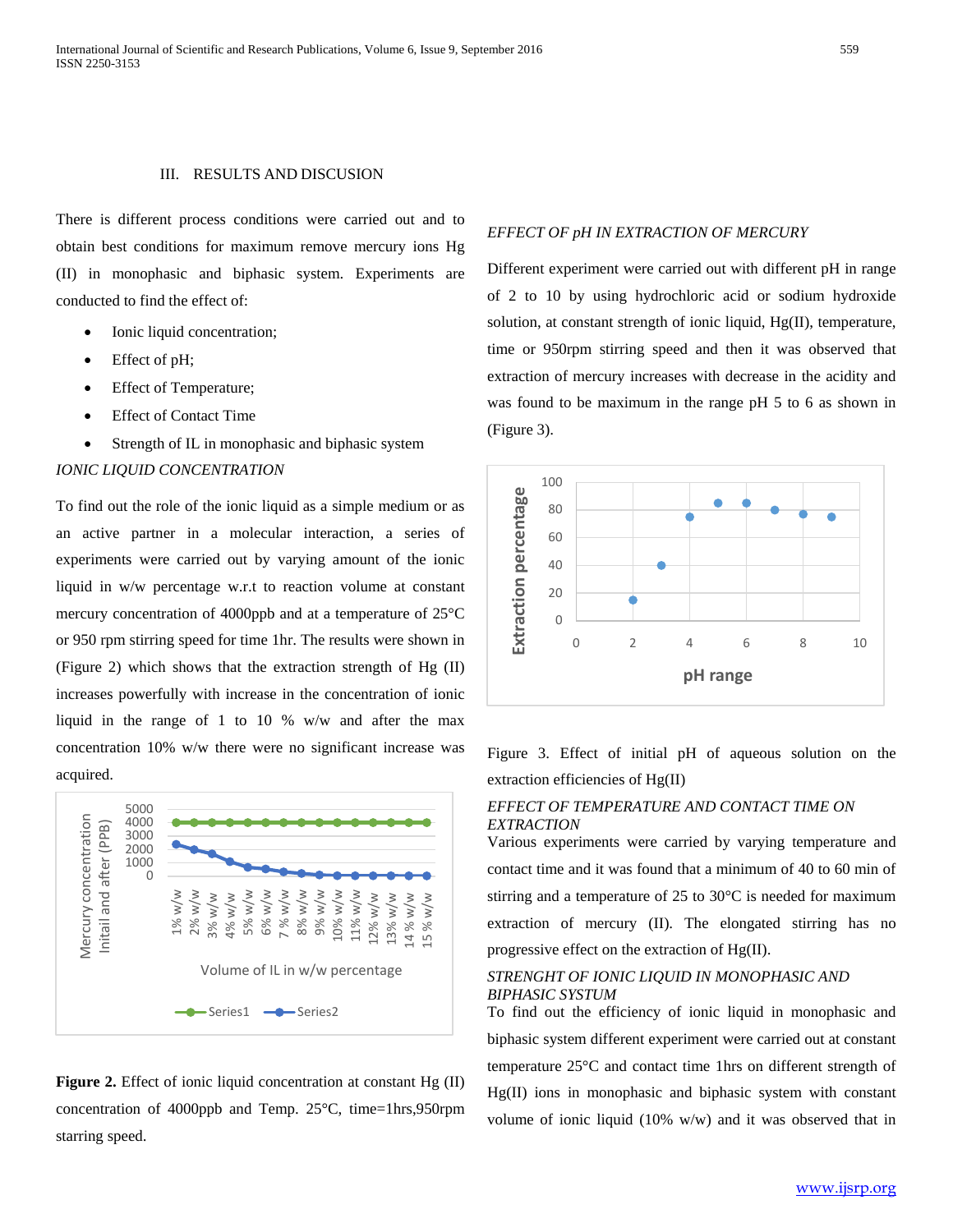monophasic system ionic liquid extracted mercury(II) more efficiently as compared to biphasic system as shown in (Table 01).

| Exp.<br>No. | <b>Initial Hg</b><br>conc.<br>Ppb | <b>Phase</b> | <b>Final Hg</b><br>conc.<br><b>Ppb</b> |
|-------------|-----------------------------------|--------------|----------------------------------------|
| 1           | 3280                              | monophasic   | 36                                     |
| 2           | 3108                              | monophasic   | 22                                     |
| 3           | 2922.51                           | monophasic   | 32                                     |
| 4           | 1572.63                           | monophasic   | 28                                     |
| 5           | 3252.9                            | diphasic     | 204                                    |
| 6           | 2922.51                           | diphasic     | 186                                    |
| 7           | 1572.63                           | diphasic     | 152                                    |
| 8           | 2252.9                            | diphasic     | 165                                    |

**Table 01:** 100g of organic or aqueous layer treated with 10% w/w ionic liquid and 1% w/w activated charcoal.

#### *The purity of Synthesis of ionic liquid [BMIM] [HSO4] was*

*characterized with 1H NMR, 13C NMR,*

#### **1H NMR (400 MHz; CDCl3; δ/ppm relative to TMS)**

0.97(3H, t, CH2CH3), 1.38-1.34 (2H, m, CH2CH3), 1.95-1.91

(2H, m, NCH2CH2), 2.99 (3H, s, NCH3), 3.42-3.38 (2H, t,

NCH2), 7.74 (1H, d, NCHCHN), 10.01 (1H, s, NCHN).

#### **13C NMR (100 MHz; CDCl3 δ/ppm relative to TMS)**

δ 137.50 (s), 124.29 (s), 121.06 (s), 47.01 (s), 34.39 (s), 29.73

(s), 19.88 (s), 14.02 (s).

**Elemental analysis (%):Found:** C, 40.23; H, 6.34; N,11.42;

S,13.86.C8H16N2O4S **calcd:** C, 40.66; H, 6.83; N, 11.86. S, 13.57.

#### IV. CONCLUSION

In conclusion, we have developed a versatile, useful and environment benign method for the removal of highly toxic mercury (II) ions by a biphasic or monophasic liquid-liquid

extraction system using a combination of ionic liquid and activated charcoal.

#### ACKNOWLEDGMENT

The authors are thankful to the Head of Department of Chemistry, Pacific University, Udaipur (Raj.), for providing laboratory facilities and the Head of Department of Pharmacy for providing spectral and analytical data.

#### **REFERENCES**

- [1] Rapsomanikis S, Craig P J, Anal Chim Acta, 1991, 248, 563–567.W.-K. Chen, *Linear Networks and Systems* (Book style)*.* Belmont, CA: Wadsworth, 1993, pp. 123–135.
- [2] Collasiol A, Pozebon D, Maia S M, Anal Chim Acta, 2004, 518,157–164.
- [3] Wilkes J S, Zaworotko M J, J. Chem. Soc., Chem. Commun.,1992, 965.
- [4] Suarez P A Z, Dullius J E L, Einloft S, de Souza R F, Polyhedron., 1996, 15, 1217.
- [5] Adam C J, Earle M J, Robert G, Sneddon K R, Chem.Commun., 1998, 2097.
- [6] Dyson P J, Ellis D J, Parker D.C, Welton T, Chem.Commun., 1999, 25.
- [7] Adam C J, Earle M J, Sneddon K R, Green Chem., 2000, 2, 21.
- [8] Toma G, Gotov B, Solcaniova E, Green Chem., 2000,2, 149.
- [9] Song C E, Roh E J, Chem. Commun., 2000, 837.
- [10] Rosa J N, Afonso C A M, Santos A G, Tetrahedron., 2001, 57, 4189.
- [11] Huddleston J G, Willauer H D, Swatloski R P, Visser A N, Rogers R D, Chem. Commun., 1998, 1765.
- [12] Blanchard L A, Hancut D, Beckman E J, Brennecke J F, Nature, 1999, 399, 28.
- [13] Fadeev A G, Meagher M, Chem. Commun., 2001, 295.
- [14] Hussey C L, Mamantov G, Popov A I, VCH, New York, 1994.
- [15] Sun I W, Hussey C L, Inorg. Chem, 1989, 28, 2731.
- [16] Freemantle M, Chem. Eng. News, 2001, 79, 21.
- [17] Wasserscheid P, Keim V, Angew. Chem. Int. Ed., 2000, 39, 3772.
- [18] Welton T, Chem. Rev, 1999, 99, 2071.
- [19] Anthony J A, Maginn E J, Brennecke J F, J. Phys. Chem., 2001, 105 10942.
- [20] Huddleston J G, Visser A E, Reichert W M, Willauer H D, Broker G A, Rogers R D, Green Chem., 2001, 3, 156.
- [21] Papaicomomou N, Lee J M, Salimen J, Stosch M V and Prausnitz M J, J Chem EnggData, 2007.
- [22] Mikkola J P, Virtanen P, and Sjoholm P, Green Chem., 2006, 8, 250.
- [23] Kogelnig D, Stojanovic A, Galanski M, Groessl M, Terahedron Lett., 2008, 49, 2782-2785.

#### AUTHORS

**First Author** – Upendra Singh Sisodia, Department of Chemical Sciences, Pacific University, Udaipur, Rajasthan.Email.Id, upendra.mlsu08@gmail.com

**Second Author** – Seema Khothari, Department of Chemical Sciences, Pacific University, Udaipur, Rajasthan.Email.Id, seemavkothari@rediffmail.com